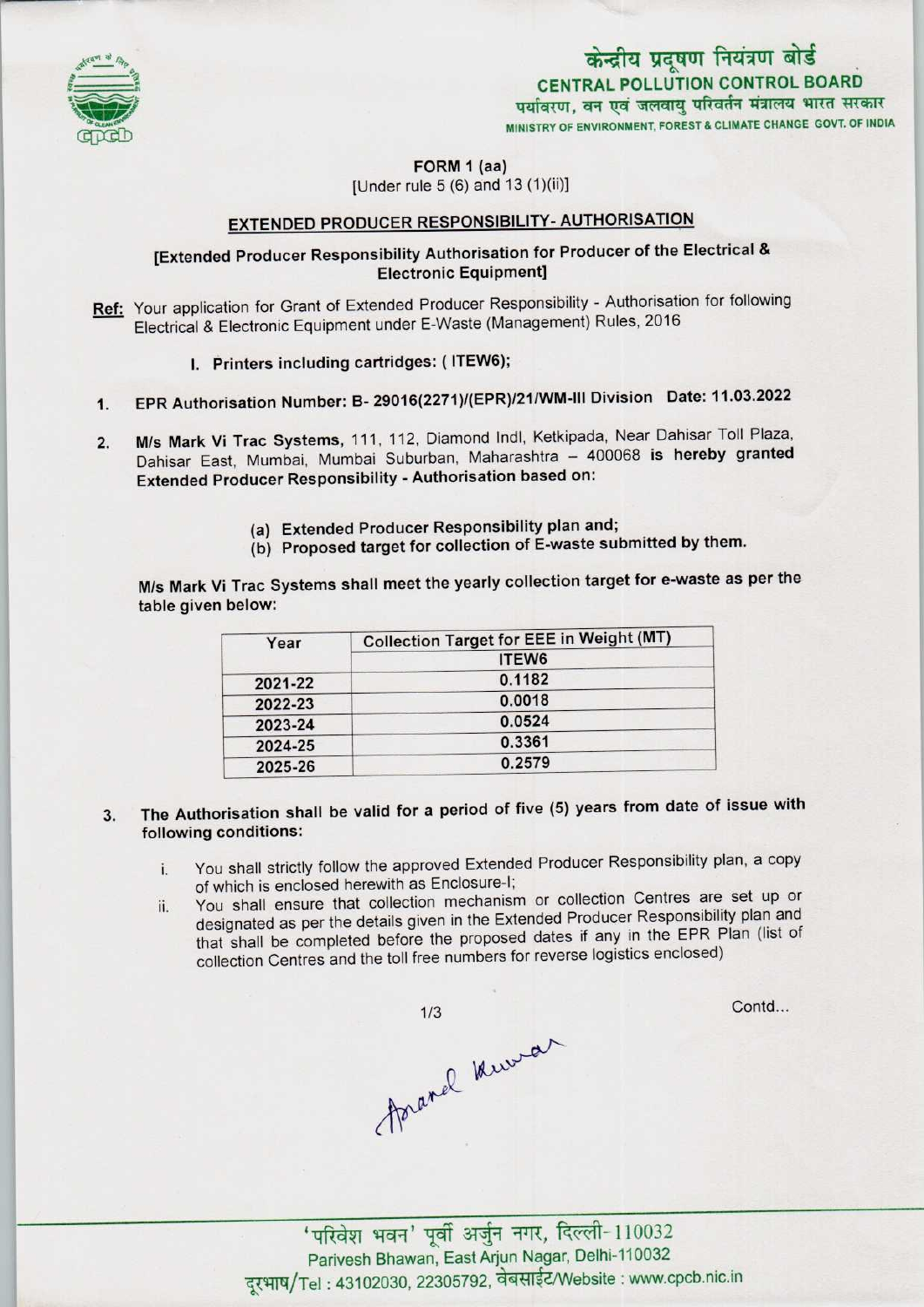

From pre page.....

- iii. You shall ensure that all the collected e-waste is channelized to your dismantler/recycler M/s Global Waste Solution, Unit I, Ram Nagar, Ganaur, Sonipat Haryana 131001 and record shall be maintained at dismantler/recycler and at your end.
- iv. You shall maintain records, in Form-2 of these Rules, of e-waste and make such records available for scrutiny by Central Pollution Control Board;
- v. You shall file annual returns in Form-3 to the Central Pollution Control Board on or before 30th day of June following the financial year to which that returns relates.

#### vi. General Terms & Conditions of the Authorisation:

- a. The authorisation shall comply with provisions of the Environment (Protection) Act, 1986 and the E-waste (Management) Rules,2016 made there under;
- b.The authorisation or its renewal shall be produced for inspection at the request of an officer authorised by the Central Pollution Control Board;
- c.Any change in the approved Extended Producer Responsibility plan should be informed to Central Pollution Control Board within 15 days on which decision shall be communicated by Central Pollution Control Board within sixty days;
- d. It is the duty of the authorised person to take prior permission of the Central Pollution Control Board to close down any collection centre/points or any other facility which are part of the EPR plan;
- e.An application for the renewal of authorisation shall be made aslaid down in subrule (vi) of rule of 13(1) the E- Waste (Management) Rules, 2016;
- f. The Board reserves right to cancel/amend/revoke the authorisation at any time as per the policy of the Board or Government.

#### vii. Additional Conditions: -

- a) That the applicant will submit annual sales data along with annual returns;
- b)That the applicant has to ensure that the addresses of collection points provided by them in their EPR Plan are correct and traceable and the collection points/centres are functional;
- c) That the applicant will submit revised application for grant of EPR Authorisation in case of applicant adding/changing PRO or changing its EPR Plan;

travel kurran

 $2/3$ 

Contd...